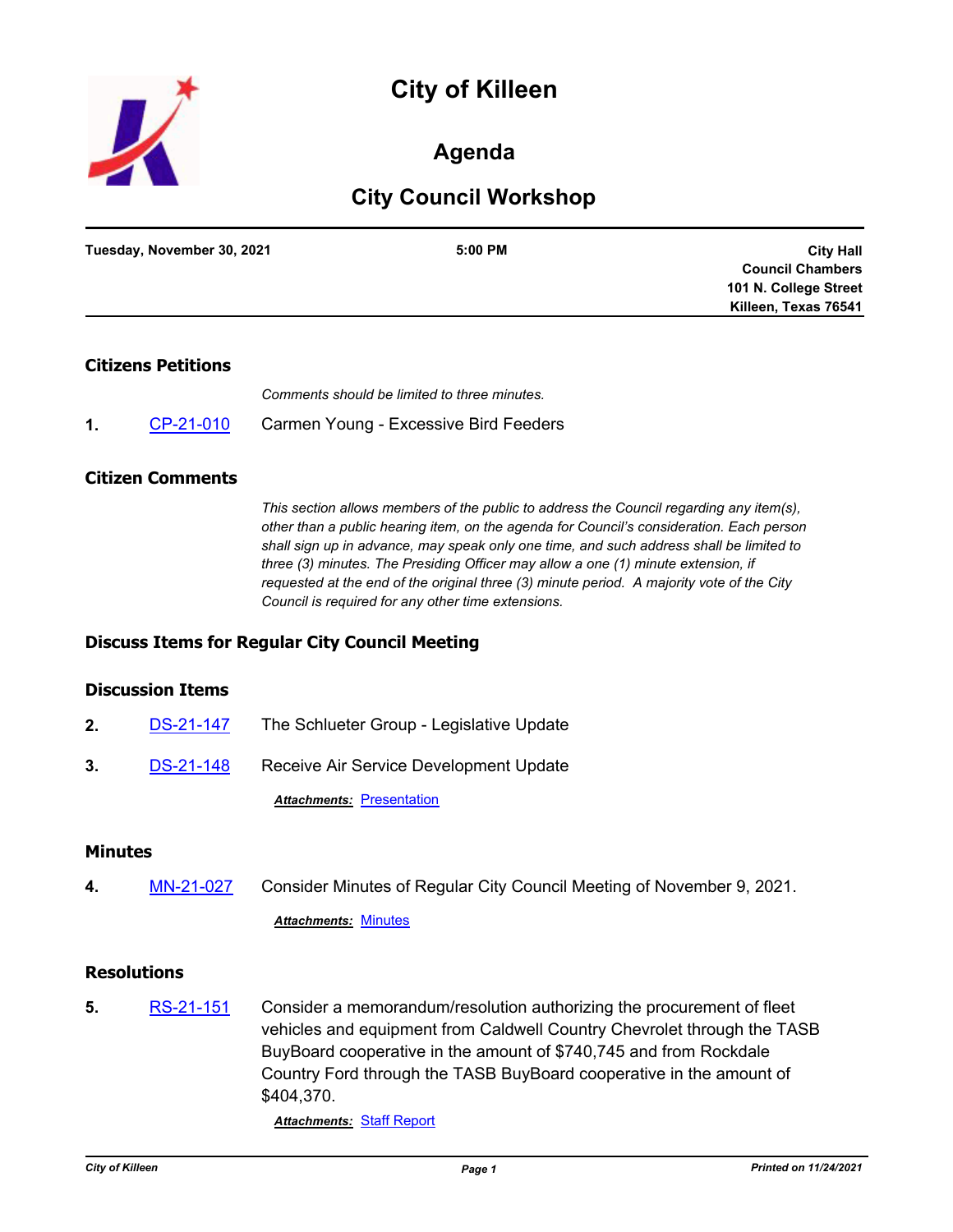#### **[Quotes](http://killeen.legistar.com/gateway.aspx?M=F&ID=daa97458-ee46-436c-a69a-8eddb2523fbe.pdf)**

[Certificates of Interested Parties](http://killeen.legistar.com/gateway.aspx?M=F&ID=15723bb8-6c41-454c-9195-aec2e17d2f18.pdf)

**[Presentation](http://killeen.legistar.com/gateway.aspx?M=F&ID=495c6678-8ba3-46b7-8574-570906b54c94.pdf)** 

**6.** [RS-21-152](http://killeen.legistar.com/gateway.aspx?m=l&id=/matter.aspx?key=5797) Consider a memorandum/resolution rejecting bids received for Bid No. 22-05, Petroleum Products and Diesel Exhaust Fluid.

**Attachments: [Staff Report](http://killeen.legistar.com/gateway.aspx?M=F&ID=7cc7b108-2bca-4267-9c0b-0506624e1747.pdf)** 

[Bid Tabulation](http://killeen.legistar.com/gateway.aspx?M=F&ID=eb23420b-99f8-4511-aec0-e232c8c2b407.pdf)

**[Presentation](http://killeen.legistar.com/gateway.aspx?M=F&ID=81c1ae4a-d4cb-4442-bf09-2fb229c3d1e1.pdf)** 

**7.** [RS-21-153](http://killeen.legistar.com/gateway.aspx?m=l&id=/matter.aspx?key=5778) Consider a memorandum/resolution authorizing the purchase of library materials from Ingram Library Services through the TXSMARTBUY cooperative in an amount not to exceed \$90,000.

**Attachments: [Staff Report](http://killeen.legistar.com/gateway.aspx?M=F&ID=5b400ace-5a34-4c2d-ad11-3c13f152f22a.pdf)** 

[Vendor Comparison](http://killeen.legistar.com/gateway.aspx?M=F&ID=3ab2de1b-2801-47c7-a0a8-b014e6c3542d.pdf) **[Contract](http://killeen.legistar.com/gateway.aspx?M=F&ID=f819edc6-9e1d-44a2-a3b7-68a058410a89.pdf)** [Certificate of Interested Parties](http://killeen.legistar.com/gateway.aspx?M=F&ID=b9c18981-ec3f-4e5e-bd7a-f25d0e18e739.pdf) **[Presentation](http://killeen.legistar.com/gateway.aspx?M=F&ID=357c5b52-f4f4-4bb4-ab01-4d141f890574.pdf)** 

**8.** [RS-21-154](http://killeen.legistar.com/gateway.aspx?m=l&id=/matter.aspx?key=5787) Consider a memorandum/resolution authorizing the purchase of personal protective equipment from North American Fire Equipment Company through the Sourcewell cooperative in the amount of \$147,383.85.

**Attachments: [Staff Report](http://killeen.legistar.com/gateway.aspx?M=F&ID=a9fcb068-89d4-4c44-b34a-871471f83573.pdf)** 

**[Quote](http://killeen.legistar.com/gateway.aspx?M=F&ID=20fe1757-049a-495d-84fd-32792e0e8ceb.pdf)** [Certificate of Interested Parties](http://killeen.legistar.com/gateway.aspx?M=F&ID=74add2c4-38fb-46db-9dd8-56ffdc10d456.pdf) **[Presentation](http://killeen.legistar.com/gateway.aspx?M=F&ID=7f79dc88-1b1a-4b38-a88e-0cec9ed807da.pdf)** 

**9.** [RS-21-155](http://killeen.legistar.com/gateway.aspx?m=l&id=/matter.aspx?key=5799) Consider a memorandum/resolution authorizing the purchase of portable and mobile radios, repairs/parts and accessories from Dailey & Wells Communication through the DIR cooperative in an amount not to exceed \$311,061.72.

**Attachments: [Staff Report](http://killeen.legistar.com/gateway.aspx?M=F&ID=e4044c48-4df5-403d-8ba1-e9c880429dfc.pdf)** 

**[Quotes](http://killeen.legistar.com/gateway.aspx?M=F&ID=2f9618f0-4f4d-48b3-aeb0-d7ce62c47fa9.pdf)** 

[Certificate of Interested Parties](http://killeen.legistar.com/gateway.aspx?M=F&ID=9b337ad8-afb2-47e4-98d6-52fc0bfe9fe2.pdf)

**[Presentation](http://killeen.legistar.com/gateway.aspx?M=F&ID=a48566d1-7fdf-4d9e-95e0-ab5d613e7861.pdf)** 

**10.** [RS-21-156](http://killeen.legistar.com/gateway.aspx?m=l&id=/matter.aspx?key=5783) Consider a memorandum/resolution authorizing a professional services agreement with K Friese & Associates, Inc. (KFA) for the design of the Willowsprings and Watercrest Road Reconstruction Project in the amount of \$1,902,976.86.

**Attachments: [Staff Report](http://killeen.legistar.com/gateway.aspx?M=F&ID=6435d19c-24aa-4bff-a16d-bc60ca44397c.pdf)** 

**[Proposal](http://killeen.legistar.com/gateway.aspx?M=F&ID=514f6df0-0b2c-41dc-a26b-47cfb95cede9.pdf) [Contract](http://killeen.legistar.com/gateway.aspx?M=F&ID=e8abf219-3df0-49a5-b11f-12db1dab758c.pdf)** [Certificate of Interested Parties](http://killeen.legistar.com/gateway.aspx?M=F&ID=9c5cb4cf-03ea-421f-ac1f-ab7d3fd91ce9.pdf)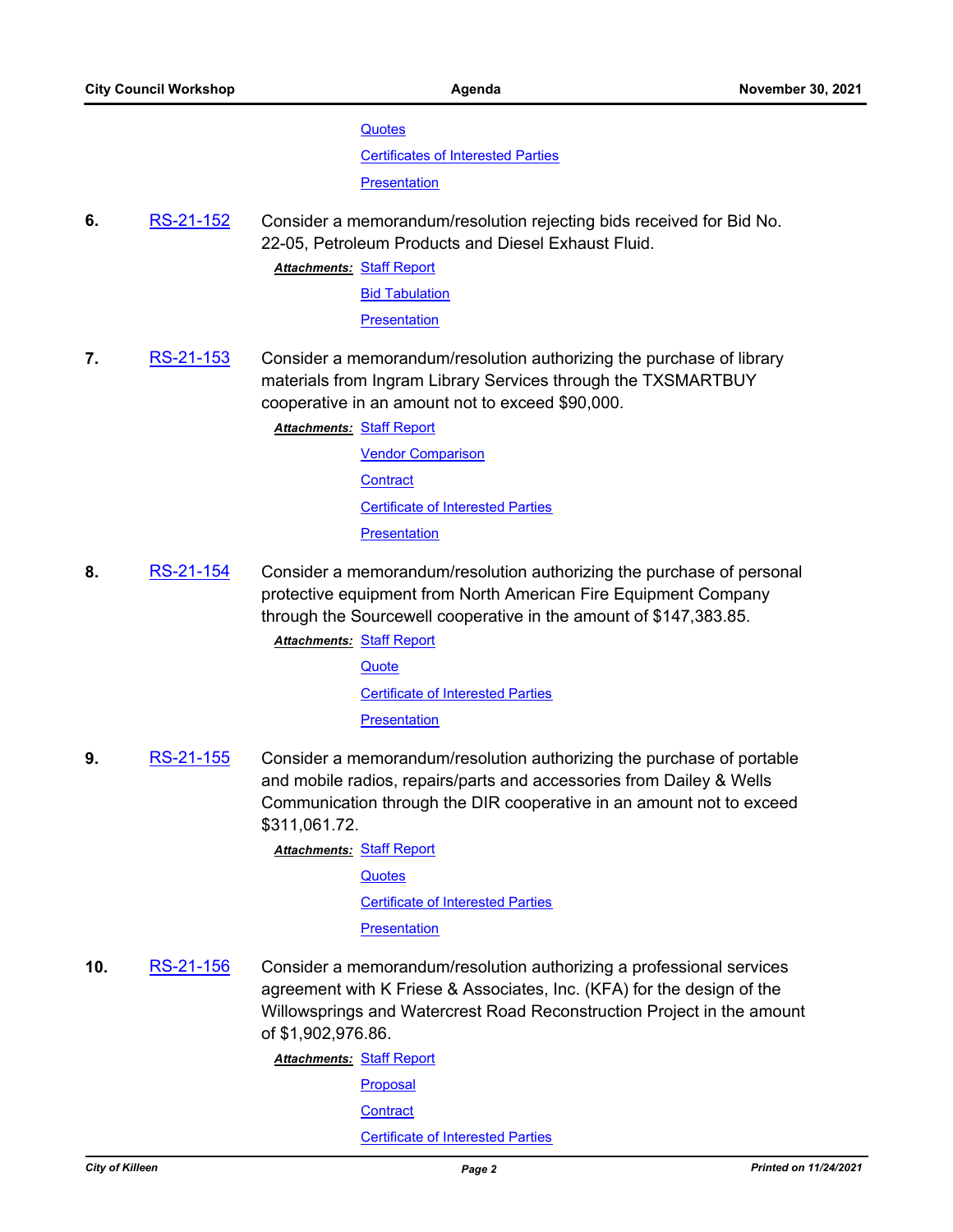**[Presentation](http://killeen.legistar.com/gateway.aspx?M=F&ID=adbf053a-a09d-4905-b749-b808f5dbfa26.pdf)** 

### **Public Hearings**

**11.** [PH-21-065](http://killeen.legistar.com/gateway.aspx?m=l&id=/matter.aspx?key=5790) HOLD a public hearing and consider an ordinance requested by Mitchell & Associates, Inc. on behalf of Texas Land and Living, LLC (Case #FLUM21-09) to amend the Comprehensive Plan's Future Land Use Map (FLUM) from a 'Rural' (R) designation to a 'General Residential' (GR) designation for approximately 9.147 acres out of the James Cook Survey, Abstract No. 161. The property is generally located east of the intersection of Pinar Trail and Grand Terrace Drive, Killeen, Texas.

**Attachments: [Staff Report](http://killeen.legistar.com/gateway.aspx?M=F&ID=e1793750-bddb-4ee8-b399-9b99e16a6603.pdf)** 

- **[Maps](http://killeen.legistar.com/gateway.aspx?M=F&ID=2d75521c-0609-4738-b155-792a5ad30590.pdf) [Minutes](http://killeen.legistar.com/gateway.aspx?M=F&ID=2f912324-00a9-40f4-8e04-245d8b6c08dc.pdf) [Ordinance](http://killeen.legistar.com/gateway.aspx?M=F&ID=0b8b2c8d-6114-46b3-b1df-f97382588c16.pdf) [Presentation](http://killeen.legistar.com/gateway.aspx?M=F&ID=1d570017-5b90-443e-ba1d-2a67afcc9fd7.pdf)**
- **12.** [PH-21-066](http://killeen.legistar.com/gateway.aspx?m=l&id=/matter.aspx?key=5643) HOLD a public hearing and consider an ordinance submitted by Mitchell & Associates, Inc. on behalf of Texas Land and Living, LLC (Case #Z21-33) to rezone approximately 9.147 acres out of the James Cook Survey, Abstract No. 161 from "A" (Agricultural District) to "RT-1" (Residential Townhouse Single-Family District). The property is generally located east of the intersection of Pinar Trail and Grand Terrace Drive, Killeen, Texas.
	- **Attachments: [Staff Report](http://killeen.legistar.com/gateway.aspx?M=F&ID=1fda0dea-d313-4cc3-ad5b-0cd3c9193342.pdf) [Maps](http://killeen.legistar.com/gateway.aspx?M=F&ID=f020ac74-7cc3-419b-9eda-0ffbde6d4069.pdf) [Minutes](http://killeen.legistar.com/gateway.aspx?M=F&ID=3f222ef9-cbae-4408-ab99-cab90090358c.pdf) [Ordinance](http://killeen.legistar.com/gateway.aspx?M=F&ID=de884beb-bf36-4dec-89bd-63b655004f6a.pdf) [Considerations](http://killeen.legistar.com/gateway.aspx?M=F&ID=5317e430-b2f2-4b1c-8b9b-79f5d4178347.pdf) [Presentation](http://killeen.legistar.com/gateway.aspx?M=F&ID=52714155-add8-408f-9d30-05a20b2bed07.pdf)**
- **13.** [PH-21-067](http://killeen.legistar.com/gateway.aspx?m=l&id=/matter.aspx?key=5731) HOLD a public hearing and consider an ordinance requested by Mitchell & Associates, Inc. on behalf of Fameco-Texas, LLC (Case #Z21-28) to rezone approximately 1.523 acres, being part of Lots 7 and 8, Cole (Unrecorded), from "B-3" (Local Business District), "R-3" (Multifamily Residential District), and "R-MH" (Residential Mobile Home District) to "B-5" (Business District). The property is addressed as 1300 and 1314 N. 8th St., Killeen, Texas.

**Attachments: [Staff Report](http://killeen.legistar.com/gateway.aspx?M=F&ID=b93051fd-376b-4293-8ff4-852946e5bb73.pdf)** 

**[Maps](http://killeen.legistar.com/gateway.aspx?M=F&ID=7bc1ea23-72c4-4705-a8b4-e7241dfed1d3.pdf) [Minutes](http://killeen.legistar.com/gateway.aspx?M=F&ID=6923cd85-3afd-47f3-b81a-7a8239cdd11d.pdf) [Ordinance](http://killeen.legistar.com/gateway.aspx?M=F&ID=14fbb55d-8569-431e-9eec-c931f9a7af3c.pdf) [Considerations](http://killeen.legistar.com/gateway.aspx?M=F&ID=a9de9ffc-4305-4bdb-b633-1fdca420c962.pdf) [Presentation](http://killeen.legistar.com/gateway.aspx?M=F&ID=a3eadf94-9674-41e6-b79c-37dc8710dbb1.pdf)**